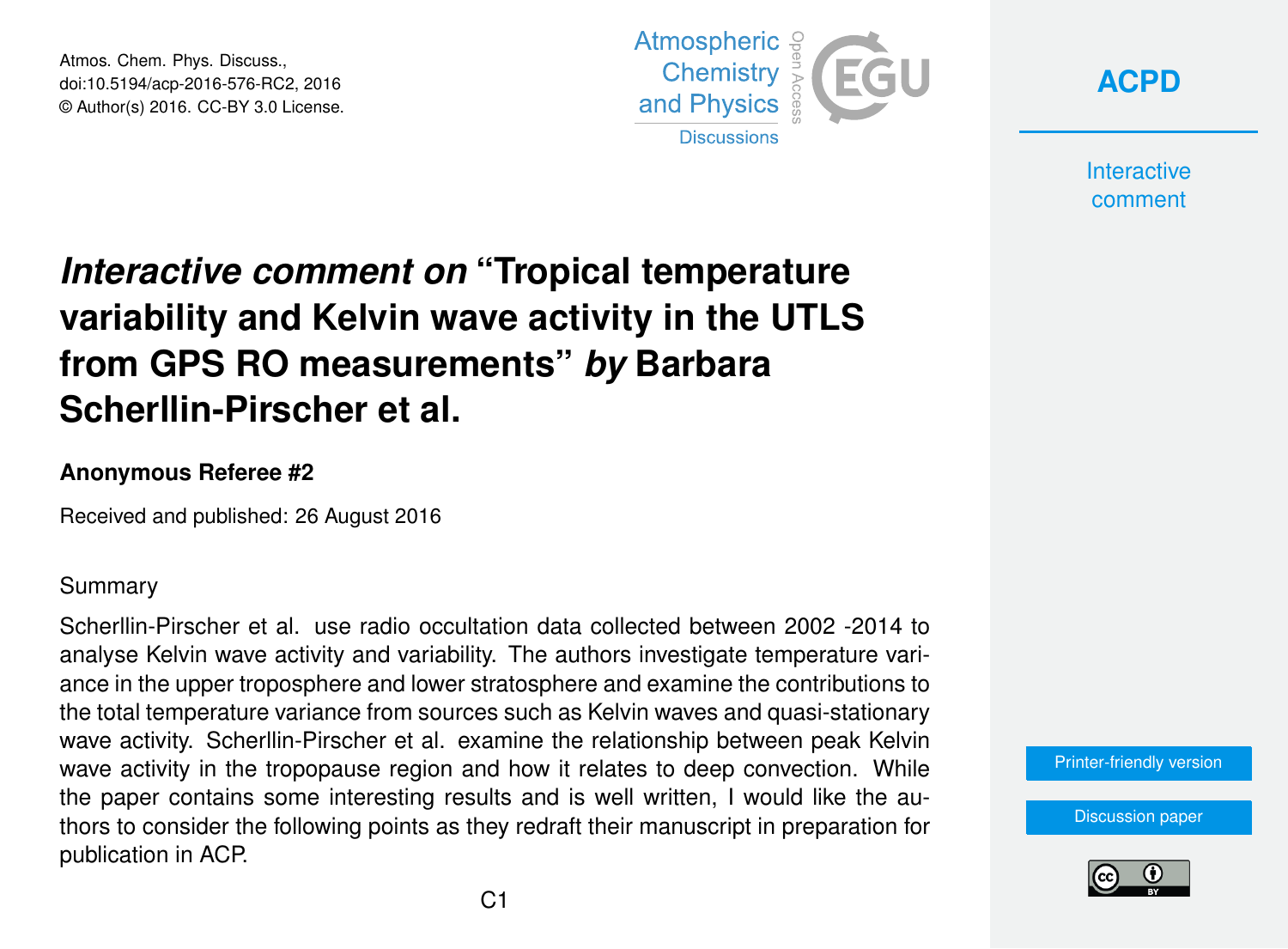#### General Comments

1) The authors use the phrase 'high frequency' throughout the manuscript which they define (Section 2.3) as those waves with periods shorter than 100 days. This is quite misleading given the usual definition of 'high frequency' waves refers to gravity waves, or perhaps, waves irresolvable in your data binning . Kelvin waves and gravity waves are known to drive the QBO, thus you should change this phrase to 'Kelvin-wave band' or 'monthly – seasonal band' or similar. And then your 'low frequency' band could be referred to as 'seasonal' or similar. Please change notation in Figures to reflect these changes in terminology too.

2) Usually upon using the Hayashi (1971) space-time spectral analysis method, authors retain Kelvin wave information in wavenumber-frequency space based on equivalent depths derived from Matsuno's (1966) shallow water equations. For example, see Wheeler & Kiladis (JAS 1999) for OLR and Ern et al. (ACP, 2008) for SABER and ECMWF temperatures in the stratosphere. Some comments on why a simple k=1,2 and 7<T<30 day periods filter is chosen in this manuscript is necessary. Also note that the wavenumber-frequency spectrum will change between the troposphere and stratosphere. Specifically, the spectrum will move to peak at higher frequencies in the stratosphere because higher frequency Kelvin waves propagate into the stratosphere more easily. Please investigate and discuss the wavenumber-frequency results at higher & lower altitude to confirm the validity of your filter limits and/or consider using equivalent depth filters instead.

3) Figure 2a: What role might the lapse-rate tropopause gradient play in the zonal anomalies shown here? That is, are you confident that you are removing all effects of the tropopause itself from this anomaly plot? I wonder in Figure 4b how or if the sharpness of the tropopause might influence these mean annual cycles of temperature anomalies – noting that the maximum positive and negative anomalies are right on the tropopause altitude? Do these maximum anomalies change in altitude following the seasonal cycle of tropopause altitude itself?

### **[ACPD](http://www.atmos-chem-phys-discuss.net/)**

**Interactive** comment

[Printer-friendly version](http://www.atmos-chem-phys-discuss.net/acp-2016-576/acp-2016-576-RC2-print.pdf)

[Discussion paper](http://www.atmos-chem-phys-discuss.net/acp-2016-576)